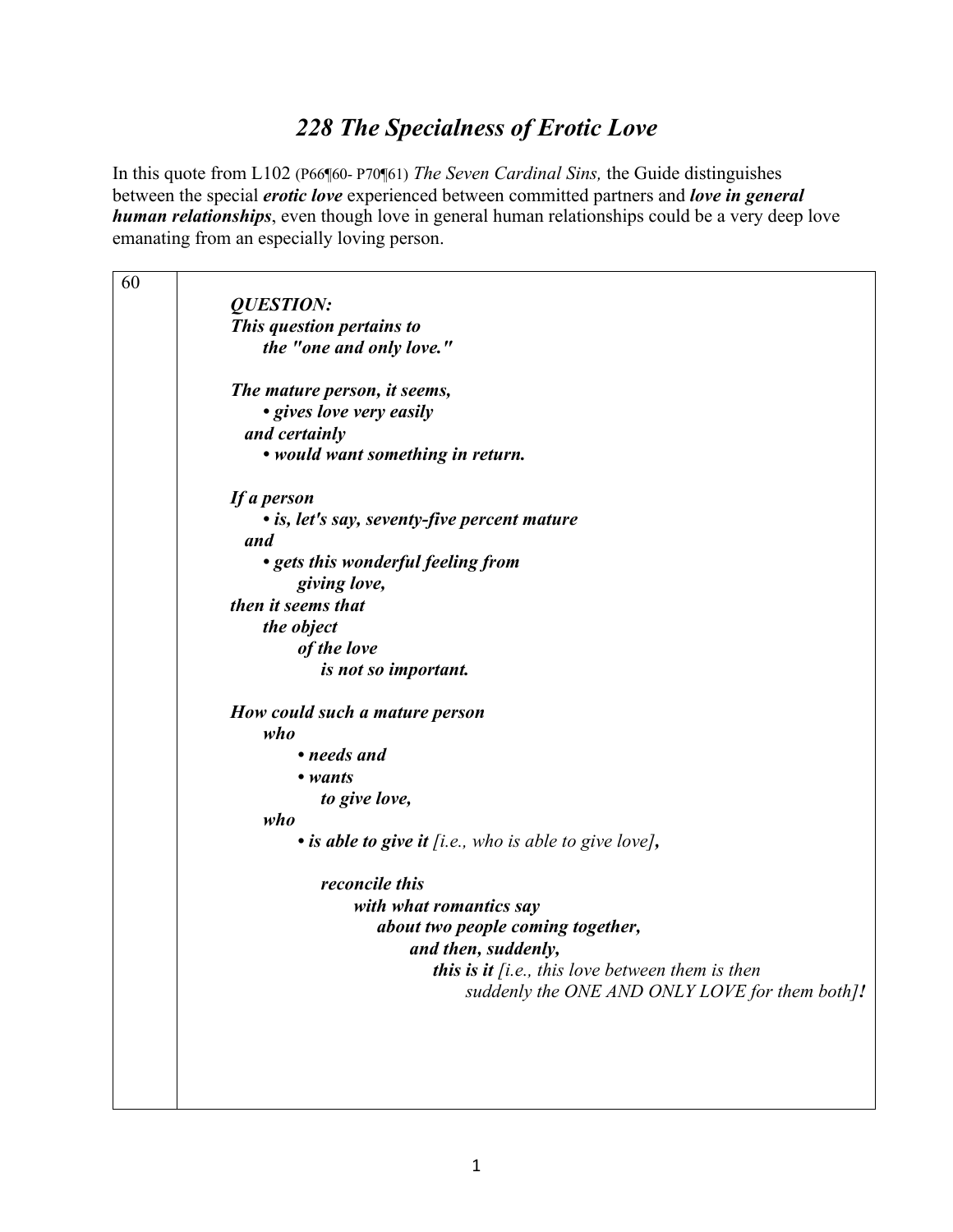| 61 |                                                                       |
|----|-----------------------------------------------------------------------|
|    | <b>ANSWER:</b>                                                        |
|    | There is a great deal of confusion here.                              |
|    | In the first place,                                                   |
|    | there are many different kinds of love.                               |
|    | It is perfectly true                                                  |
|    | that a mature person                                                  |
|    | can love                                                              |
|    | many                                                                  |
|    | $\cdot$ people                                                        |
|    | in                                                                    |
|    |                                                                       |
|    | many                                                                  |
|    | • different ways.                                                     |
|    | For clarity's sake,                                                   |
|    | let us use the words                                                  |
|    | $\bullet$ "warmth"                                                    |
|    | and                                                                   |
|    | • "understanding."                                                    |
|    |                                                                       |
|    | These feelings [i.e., These feelings of "warmth" and "understanding"] |
|    | can even be felt for                                                  |
|    | people who                                                            |
|    | do not actively love this mature person                               |
|    | in return.                                                            |
|    |                                                                       |
|    | Yet, this very same mature person                                     |
|    | will certainly                                                        |
|    | not harbor                                                            |
|    | • erotic love,                                                        |
|    | • the love between the sexes,                                         |
|    | when it is                                                            |
|    |                                                                       |
|    | not                                                                   |
|    | reciprocated.                                                         |
|    | $\boldsymbol{A}$                                                      |
|    | • mature,                                                             |
|    | • rewarding                                                           |
|    |                                                                       |
|    | relationship [i.e., A mature, rewarding, erotic loving relationship   |
|    | between the sexes]                                                    |
|    | is                                                                    |
|    | mutual.                                                               |
|    |                                                                       |
|    |                                                                       |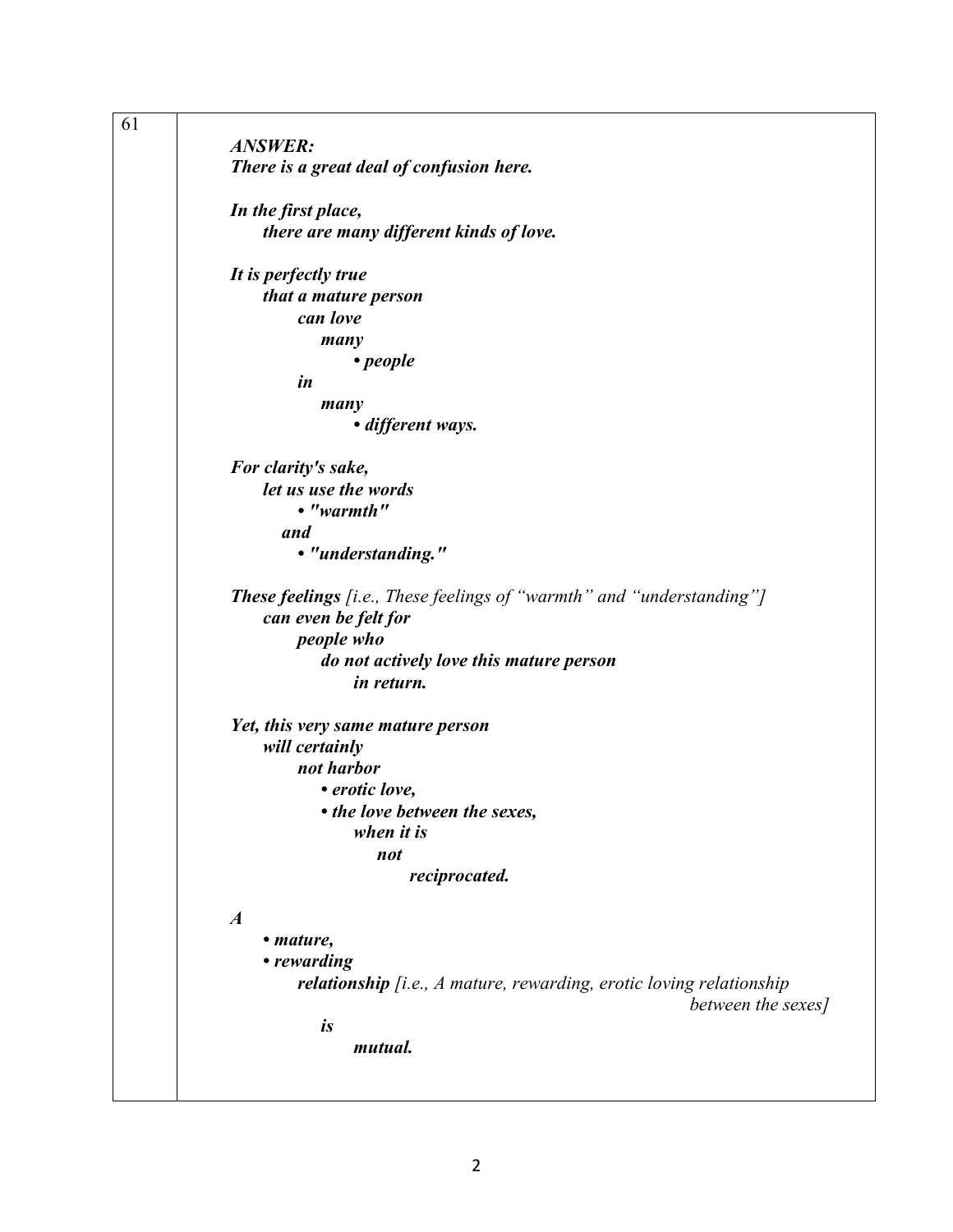|               | cannot be                                                       |
|---------------|-----------------------------------------------------------------|
|               | one-sided.                                                      |
| It would be a |                                                                 |
|               | crass misunderstanding                                          |
|               | to believe that                                                 |
|               | mature                                                          |
|               | $\bullet$ men                                                   |
|               | and                                                             |
|               | $\bullet$ women                                                 |
|               | can love                                                        |
|               | when they are hated.                                            |
|               | The best that can be expected                                   |
|               | <i>is that they</i>                                             |
|               | will not hate in return                                         |
|               | because they are not defensive.                                 |
|               |                                                                 |
| They are      |                                                                 |
|               | • uninvolved and                                                |
|               | · objective,                                                    |
| and therefore |                                                                 |
|               | they sense                                                      |
|               | why                                                             |
|               | the other person hates.                                         |
|               |                                                                 |
| However,      |                                                                 |
|               | they $[i.e.,$ mature men and women $]$                          |
|               | will not                                                        |
|               | seek                                                            |
|               | a relationship                                                  |
|               | in such a case $[i.e., a case where they are HATED in return],$ |
|               | not even                                                        |
|               | one of                                                          |
|               | casual friendship.                                              |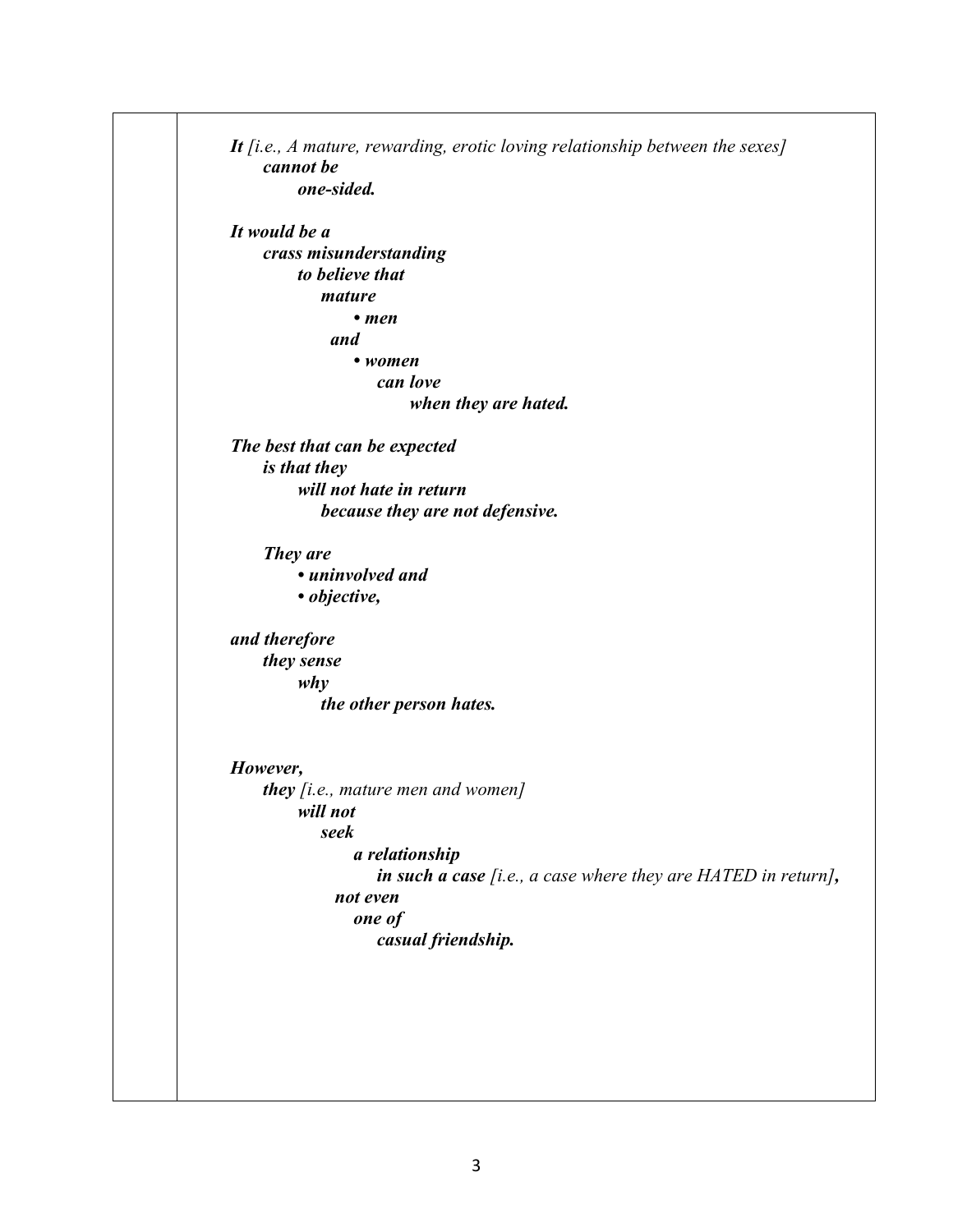| <b>Mature</b>                    |                         |
|----------------------------------|-------------------------|
| • men                            |                         |
| and                              |                         |
| • women                          |                         |
|                                  | will have               |
|                                  | • understanding         |
|                                  | and                     |
|                                  | $\bullet$ warmth        |
|                                  | in different degrees    |
|                                  | for different people.   |
| They will relate to              |                         |
|                                  | many people             |
|                                  | in different ways.      |
| <b>But in</b>                    |                         |
| · marital,                       |                         |
|                                  | • committed             |
|                                  | love,                   |
|                                  | mutuality               |
|                                  | is a prerequisite for   |
|                                  | a mature relationship.  |
| <b>This</b>                      |                         |
|                                  | does not mean that both |
|                                  | always                  |
|                                  | feel                    |
|                                  | • the same way          |
|                                  | and with                |
|                                  | • the same intensity;   |
| marital love                     |                         |
|                                  | cannot be measured      |
|                                  | in such terms.          |
|                                  |                         |
| <b>Relationships</b>             |                         |
|                                  | • change and            |
| · fluctuate,<br>but on the whole |                         |
| there                            |                         |
|                                  | must be                 |
|                                  | reciprocity.            |
|                                  |                         |